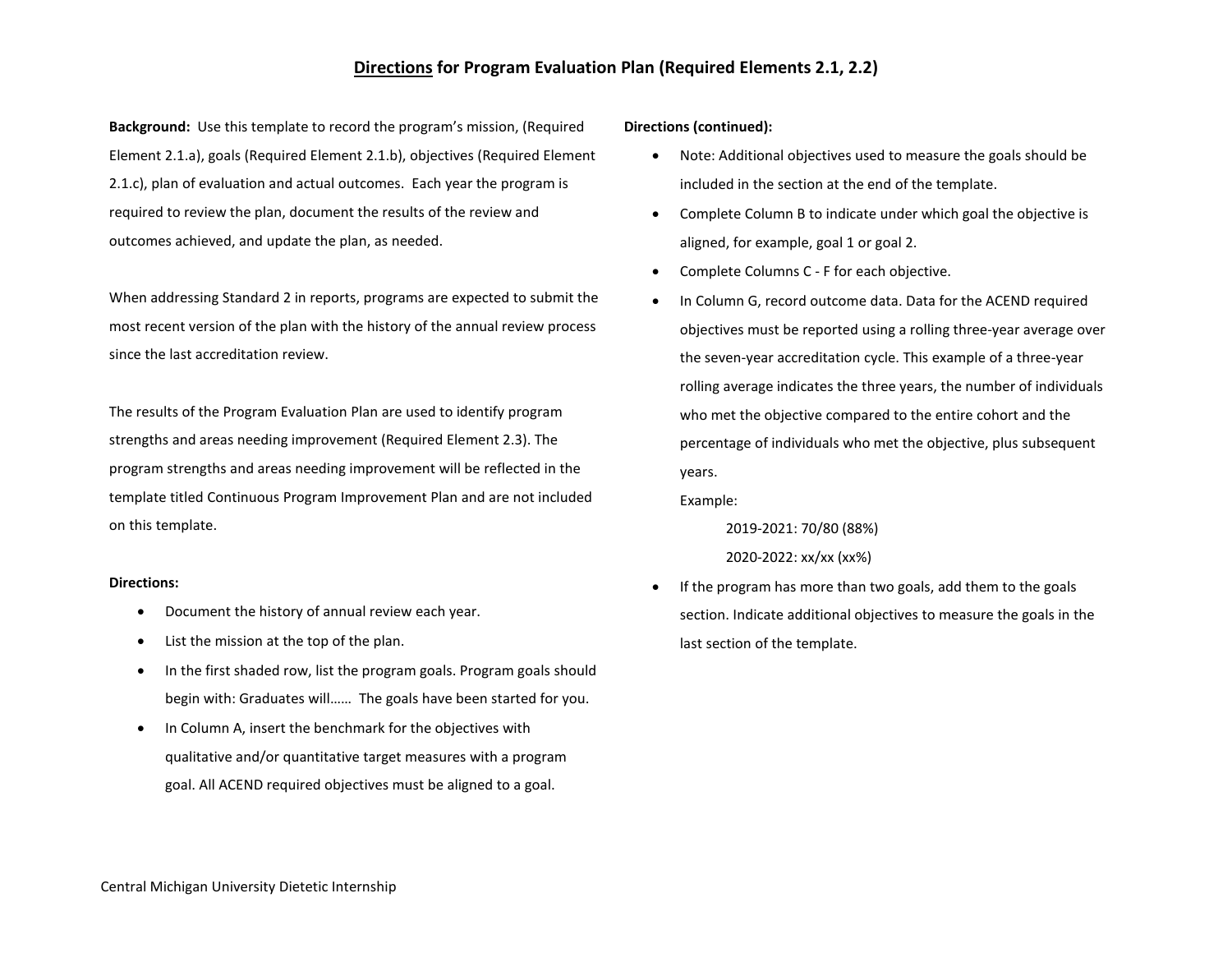# **Central Michigan University Dietetic Internship**

**Program Evaluation Plan (Required Element 2.1, 2.2)** 

# **Dietetic Internship Date of Last Accreditation Review (self-study report) 12/6/2021**

| <b>History of Annual Review</b> |                                                    |                                                              |  |  |  |  |
|---------------------------------|----------------------------------------------------|--------------------------------------------------------------|--|--|--|--|
| Date of Annual                  | Individuals/Groups who Reviewed Plan               | Results of the Review (e.g., changes that were made, if any) |  |  |  |  |
| <b>Review</b>                   |                                                    |                                                              |  |  |  |  |
| October 2015                    | <b>Program Director and Advisory Council</b>       | <b>Annual Report</b>                                         |  |  |  |  |
| October 2016                    | <b>Program Director and Advisory Council</b>       | <b>Annual Report</b>                                         |  |  |  |  |
| 10/26/2017                      | <b>Program Director and Advisory Council</b>       | <b>Approval of Assessment Plan</b>                           |  |  |  |  |
| 12/3/2018                       | <b>Program Director and Advisory Council</b>       | Annual Report; No Change                                     |  |  |  |  |
| 11/15/2019                      | <b>Program Director and Advisory Council</b>       | Annual Report; No Change                                     |  |  |  |  |
| 11/23/2020                      | <b>Program Director and Advisory Council</b>       | Hour change adjustments made due to covid                    |  |  |  |  |
| 11/1/2021                       | Program Director, Advisory Council                 | <b>Annual Report</b>                                         |  |  |  |  |
| 3/27-29/2022                    | ACEND Reviewers, Program Director, Administrators, | <b>ACEND Site Visit</b>                                      |  |  |  |  |
|                                 | Advisory Council, Preceptors, Students             |                                                              |  |  |  |  |
| 5/11/2022                       | Program Director, Administrators, NDS Faculty      | <b>ACEND Site Visit Report</b>                               |  |  |  |  |
| 5/9/2022                        | Program Director, Administrators, NDS Faculty      | Program Response to Site Visit Report                        |  |  |  |  |
|                                 |                                                    |                                                              |  |  |  |  |
|                                 |                                                    |                                                              |  |  |  |  |
|                                 |                                                    |                                                              |  |  |  |  |
|                                 |                                                    |                                                              |  |  |  |  |

## **Mission of the Dietetics Program**

*To provide focused, hands-on educational experiences and a variety of supervised practice settings for future dietetics practitioners.*

# **Program Goals, Objectives, and Actual Outcomes**

**Goal #1** – *Prepare graduates to become competent, diverse, dietetics practitioners who will meet the employment needs in Michigan and the community.* 

**Goal #2** – *Prepare graduates who maintain professional involvement and strive for continued professional growth.*

*If the program has additional goals, add them in this section.*

| A) ACEND Required Objectives<br>(Programs must insert a target<br>measure in the objectives when<br>one is not identified by ACEND) | <b>B</b> ) Indicate<br>the goal the<br>obiective | C) Data<br><b>Needed for</b><br><b>Evaluation</b> | D) Evaluation<br>Method(s) for<br><b>Collected Data</b> | E) Individual(s)<br><b>Responsible for</b><br><b>Ensuring Data are</b> | F) Timeframe for<br><b>Collecting Data</b><br>(When are data | G) Actual<br><b>Outcomes</b> |
|-------------------------------------------------------------------------------------------------------------------------------------|--------------------------------------------------|---------------------------------------------------|---------------------------------------------------------|------------------------------------------------------------------------|--------------------------------------------------------------|------------------------------|
|                                                                                                                                     | measures                                         | and Data                                          |                                                         | <b>Collected</b>                                                       | collected?)                                                  |                              |
|                                                                                                                                     | (e.g., 1 or 2)                                   | Source                                            |                                                         |                                                                        |                                                              |                              |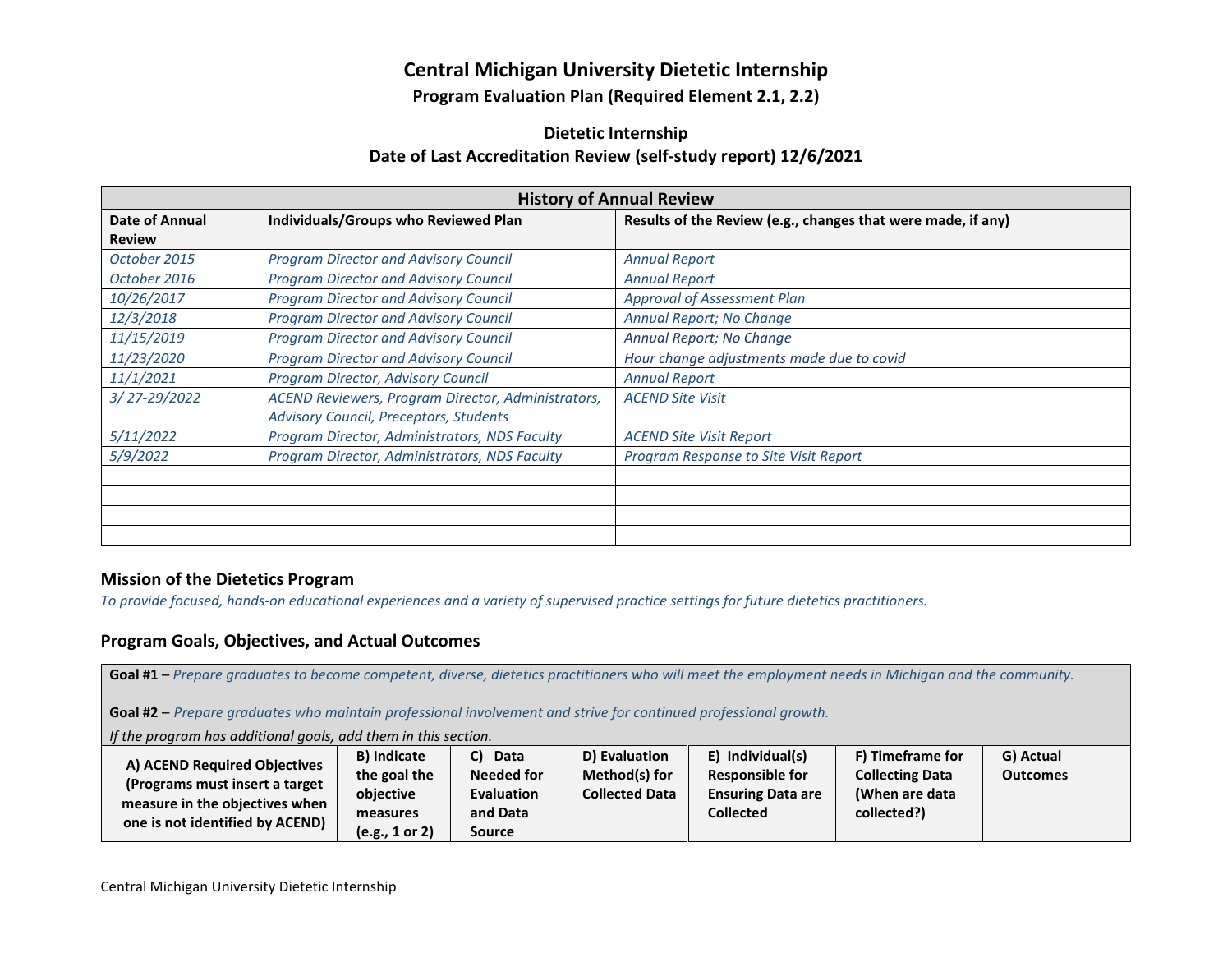| At least 80% of program interns<br>complete program/degree<br>requirements within 10.5 months<br>(150% of the program length)<br>(RE 2.1.c.1.a)                                                                           | Goal #1<br>objective | Completed<br>Rotation<br>curriculum and<br>projects                                                 | <b>Review intern</b><br>files                                       | <b>Program Director</b> | <b>Bi-Annually each</b><br>spring/Fall |  |
|---------------------------------------------------------------------------------------------------------------------------------------------------------------------------------------------------------------------------|----------------------|-----------------------------------------------------------------------------------------------------|---------------------------------------------------------------------|-------------------------|----------------------------------------|--|
| Of graduates who seek<br>employment, 80% percent are<br>employed in nutrition and<br>dietetics or related fields within 12<br>months of graduation. (RE<br>$2.1.c.1.b$ )                                                  | Goal #1<br>objective | Graduate<br>Survey for<br><b>ACEND Annual</b><br>Report (6-<br>month post-<br>graduation<br>survey) | Review graduate<br>survey results                                   | <b>Program Director</b> | <b>Bi-Annually each</b><br>spring/Fall |  |
| 85% of program graduates take<br>the CDR credentialing exam for<br>dietitian nutritionists within 12<br>months of program completion.<br>(RE 2.1.c.1.c.1)                                                                 | Goal #1<br>objective | <b>Pearson VUE</b><br>Data for CDR<br>Exam                                                          | <b>Review Reports</b>                                               | <b>Program Director</b> | Annually each<br><b>December</b>       |  |
| The program's one-year pass rate<br>(graduates who pass the<br>registration exam within one year<br>of first attempt) on the CDR<br>credentialing exam for dietitian<br>nutritionists is at least 80%. (RE<br>2.1.c.1.c.2 | Goal #1<br>objective | <b>Pearson VUE</b><br>Data for CDR<br>Exam                                                          | <b>Review Three-</b><br><b>Year Pass Rate</b><br>Summary<br>Reports | <b>Program Director</b> | Annually each<br><b>December</b>       |  |
| 80% of employers will rank<br>program graduates with a mean<br>rating of 3 or better (1-5 scale) in<br>graduate preparation for entry-<br>level practice. (RE 2.1.c.1.d)                                                  | Goal #1<br>objective | Graduate<br>Employer<br>Survey                                                                      | <b>Review Graduate</b><br><b>Employer Survey</b><br><b>Results</b>  | <b>Program Director</b> | <b>Bi-Annually each</b><br>spring/Fall |  |